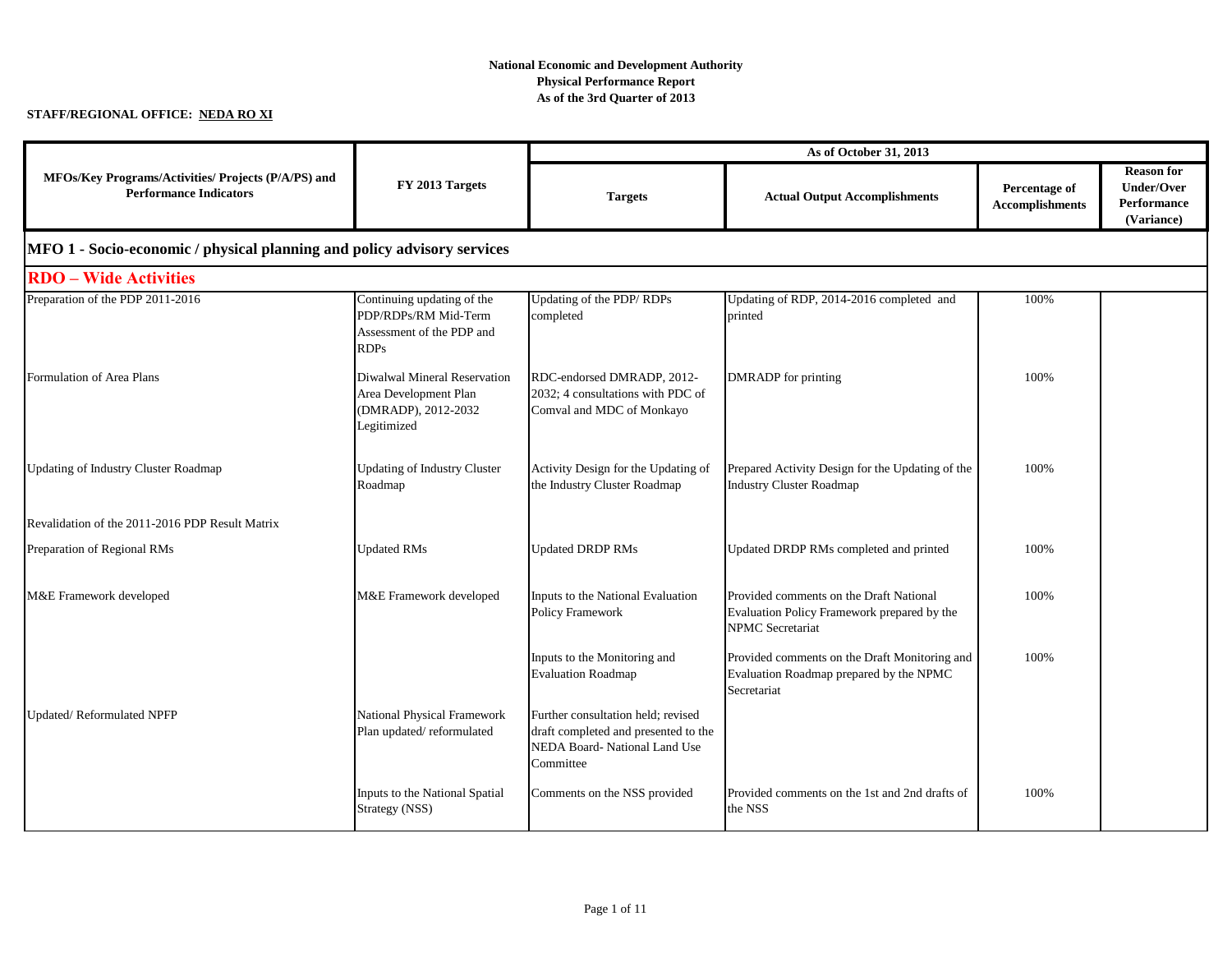|                                                                                                                                                  | FY 2013 Targets                                                                                                                                                                                                                                                 | As of October 31, 2013                                                                                                                                                                                         |                                                                                                                                                                      |                                         |                                                                     |
|--------------------------------------------------------------------------------------------------------------------------------------------------|-----------------------------------------------------------------------------------------------------------------------------------------------------------------------------------------------------------------------------------------------------------------|----------------------------------------------------------------------------------------------------------------------------------------------------------------------------------------------------------------|----------------------------------------------------------------------------------------------------------------------------------------------------------------------|-----------------------------------------|---------------------------------------------------------------------|
| MFOs/Key Programs/Activities/ Projects (P/A/PS) and<br><b>Performance Indicators</b>                                                             |                                                                                                                                                                                                                                                                 | <b>Targets</b>                                                                                                                                                                                                 | <b>Actual Output Accomplishments</b>                                                                                                                                 | Percentage of<br><b>Accomplishments</b> | <b>Reason for</b><br><b>Under/Over</b><br>Performance<br>(Variance) |
| Number of Strategic Action Plan (SAP) for areas affected<br>by natural disasters prepared and submitted to the Regional<br>DRRM Council (RDRRMC) | At least 1 SAP for areas affected<br>by natural disasters prepared and<br>submitted to the NDRRMC and<br>RDRRMC (note: SAP<br>preparation depends on the<br>occurrence of a large-scale<br>disaster, i.e. 2 or more provinces<br>within the region are affected | Meetings and consultations with<br>RDRRMC member-agencies and<br>other concerned regional line<br>agencies held                                                                                                | Participated and provided assistance in 8<br>RDRRMC Full Council Meetings and 1<br>RDRRMC TWG Meeting, RDRRM Plan<br>Writeshop and 1 RDRRM Summit                    | 100%                                    |                                                                     |
|                                                                                                                                                  |                                                                                                                                                                                                                                                                 |                                                                                                                                                                                                                | Meeting with UNDP and AusAID on Possible<br>Assistance to Typhoon Pablo Affected LGUs                                                                                | 100%                                    |                                                                     |
| Communication of Development Plans prepared                                                                                                      | Continuing advocacy of the<br>Development Plans through<br>briefings, dialogues, fora, media<br>releases and IEC materials                                                                                                                                      | 4 small group media briefings,<br>updating of the PDP website, 8<br>briefings (4 local and 4 foreign), 2<br>advocacy briefings, 20 media<br>releases, 1 dialogue series, and 1 IEC<br>material and 2 trainings |                                                                                                                                                                      |                                         |                                                                     |
|                                                                                                                                                  |                                                                                                                                                                                                                                                                 | prepared/disseminated                                                                                                                                                                                          | 10 media releases/3 N!Online articles 15 media releases/ N!Online articles prepared/<br>disseminated                                                                 | 150%                                    |                                                                     |
|                                                                                                                                                  |                                                                                                                                                                                                                                                                 | 6 regional devnews compiled                                                                                                                                                                                    | 12 regional devnews compiled                                                                                                                                         | 200%                                    |                                                                     |
|                                                                                                                                                  |                                                                                                                                                                                                                                                                 | 4 issues of RDC Bulletin prepared/<br>printed                                                                                                                                                                  | 3 issues of RDC Bulletins prepared/printed                                                                                                                           | 100%                                    |                                                                     |
|                                                                                                                                                  |                                                                                                                                                                                                                                                                 | 150 Advocacy tokens                                                                                                                                                                                            | 850 pcs advocacy tokens produced                                                                                                                                     | 567%                                    |                                                                     |
|                                                                                                                                                  |                                                                                                                                                                                                                                                                 | 0 Updated RDP Advocacy Materials                                                                                                                                                                               | 5 kinds of advocacy RDC materials produced                                                                                                                           | 500%                                    |                                                                     |
| Maintenance of Knowledge/Information Centers<br>Maintenance and administration of websites                                                       | 2 centers maintained<br>2 websites maintained                                                                                                                                                                                                                   | 2 centers maintained<br>2 websites maintained                                                                                                                                                                  | 2 centers maintained<br>Availability of RDC XI Website<br>Accessibility of the RDC XI Website<br>Availability of NEDA XI Website<br>Accessibility of NEDA XI Website | 100%<br>100%<br>100%<br>100%<br>90%     |                                                                     |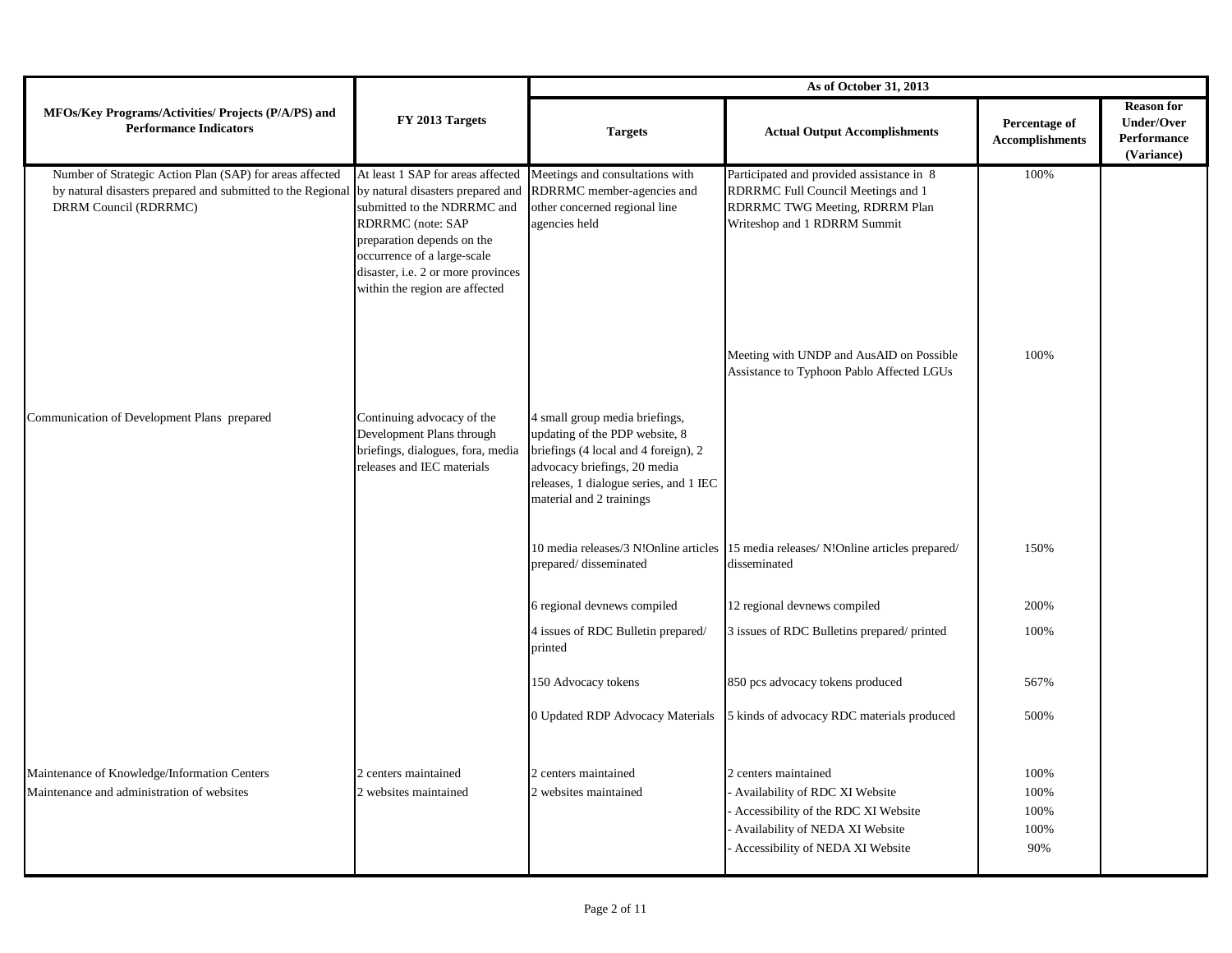|                                                                                                                      |                                                                      | As of October 31, 2013                        |                                                                                                                                                                                                                                             |                                         |                                                                     |
|----------------------------------------------------------------------------------------------------------------------|----------------------------------------------------------------------|-----------------------------------------------|---------------------------------------------------------------------------------------------------------------------------------------------------------------------------------------------------------------------------------------------|-----------------------------------------|---------------------------------------------------------------------|
| MFOs/Key Programs/Activities/ Projects (P/A/PS) and<br><b>Performance Indicators</b>                                 | FY 2013 Targets                                                      | <b>Targets</b>                                | <b>Actual Output Accomplishments</b>                                                                                                                                                                                                        | Percentage of<br><b>Accomplishments</b> | <b>Reason for</b><br><b>Under/Over</b><br>Performance<br>(Variance) |
| Management and maintenance of information systems                                                                    | 2 information systems                                                | 2 information systems maintained              | 2 information systems maintained                                                                                                                                                                                                            | 100%                                    |                                                                     |
| Number of policy reviews conducted through the NEDA<br>Board and its Committees and Regional Development<br>Councils | maintained                                                           |                                               |                                                                                                                                                                                                                                             |                                         |                                                                     |
| <b>NEDA Board RDCom</b>                                                                                              | At least 4 policy reviews                                            |                                               | Commented on the Habito Paper: Towards<br>Effective Development Coordination in<br>Mindanao                                                                                                                                                 | 100%                                    |                                                                     |
|                                                                                                                      |                                                                      | RDCom Meetings conducted                      | Conducted the RDCom-Mindanao Secretariat's<br>meeting for the review of the NSS and<br>Consultation on the Updated PDP, RDIP and<br>RMs (9-10 Sept.2013)                                                                                    | 100%                                    |                                                                     |
| NEDA Board NLUC/RLUC                                                                                                 | At least 4 land use concerns<br>discussed in NB-NLUC meeting         | Conduct of RLUC Meeting                       | Conducted 1 RLUC Meeting and 3 RLUC-TWG<br>Meetings for the Review of the Davao City<br>Comprehensive Land Use Plan                                                                                                                         | 100%                                    |                                                                     |
|                                                                                                                      |                                                                      |                                               | Provided comments on the CLUP of Davao City                                                                                                                                                                                                 | 100%                                    |                                                                     |
| Regional Development Council (RDC)                                                                                   | At least 8 programs/projects and 1 policy paper prepared<br>policies |                                               | Prepared Concept Paper on the Regional<br>Development Fund (RDF) for presentation to the<br>NEDA-CO Management Committee                                                                                                                    | 100%                                    |                                                                     |
|                                                                                                                      |                                                                      | 1 set of comments on policy<br>recommendation | Provided comments on the Paper on<br>Strengthening RDC Influence Along Investment<br>Programming & Budgeting                                                                                                                                | 100%                                    |                                                                     |
|                                                                                                                      |                                                                      |                                               | Comments on Baseline Study on the Capacities,<br>Needs and Interventions of Partner Institutions<br>on the Application of Ridge-to-Reef Approach in<br>Planning, Policy Formulation, Project<br>Development and Monitoring Project of MinDA | 100%                                    |                                                                     |
|                                                                                                                      |                                                                      |                                               | Comments on HB 2960 - Directing the conduct<br>of study on some parts of Mindanao as a Fruit<br><b>Baskets</b>                                                                                                                              | 100%                                    |                                                                     |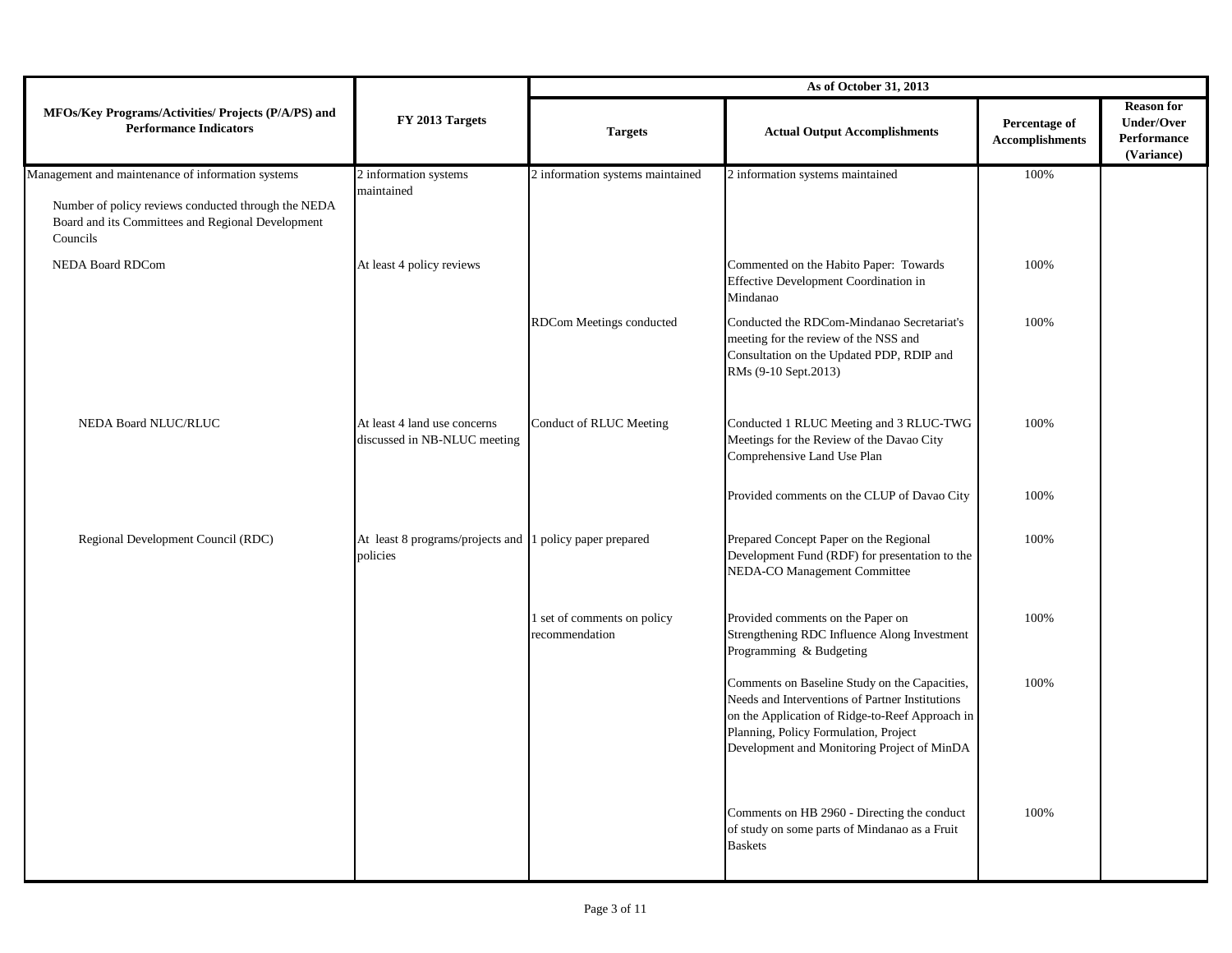|                                                                                      | FY 2013 Targets | As of October 31, 2013                                                               |                                                                                                                                                                                                                                        |                                         |                                                                     |  |
|--------------------------------------------------------------------------------------|-----------------|--------------------------------------------------------------------------------------|----------------------------------------------------------------------------------------------------------------------------------------------------------------------------------------------------------------------------------------|-----------------------------------------|---------------------------------------------------------------------|--|
| MFOs/Key Programs/Activities/ Projects (P/A/PS) and<br><b>Performance Indicators</b> |                 | <b>Targets</b>                                                                       | <b>Actual Output Accomplishments</b>                                                                                                                                                                                                   | Percentage of<br><b>Accomplishments</b> | <b>Reason for</b><br><b>Under/Over</b><br>Performance<br>(Variance) |  |
|                                                                                      |                 |                                                                                      | Comments on the Growth and Distributive<br>Impact of Public Infrastructure                                                                                                                                                             | 100%                                    |                                                                     |  |
|                                                                                      |                 |                                                                                      | Comments on the Draft Policy Guidelines and<br>Procedures in the Im plementation of Grassroots<br>Planning and Budgeting for FY 2015                                                                                                   | 100%                                    |                                                                     |  |
|                                                                                      |                 |                                                                                      | Comments on the MOA for the<br>Operationalization of the One-stop<br>documentation export center in dAvao Region                                                                                                                       | 100%                                    |                                                                     |  |
|                                                                                      |                 |                                                                                      | Comments on the Draft Memorandum of<br>Commitment for the Regional Ecology Center                                                                                                                                                      | 100%                                    |                                                                     |  |
|                                                                                      |                 |                                                                                      | Prepared Concept Paper on the Regional<br>Development Fund (RDF) for presentation to the<br>NEDA-CO Management Committee                                                                                                               | 100%                                    |                                                                     |  |
|                                                                                      |                 |                                                                                      | Prepared Comparativer Analysis of National<br>Government Regional Budget Allocation 2009-<br>2013                                                                                                                                      | 100%                                    |                                                                     |  |
|                                                                                      |                 |                                                                                      | Comments on Poverty Reduction Structure and<br><b>Systems</b>                                                                                                                                                                          | 100%                                    |                                                                     |  |
|                                                                                      |                 |                                                                                      | Comments on HB 6694 - Creating the Davao<br>International Airport Authority                                                                                                                                                            | 100%                                    |                                                                     |  |
|                                                                                      |                 | Reorganization of the RDC XI and 5<br>Sectoral Committees and 1 Special<br>Committee | RDC XI reorganized on 21 August 2013<br>EDC XI reorganized on 17 Sept 2013, IDC XI<br>reorganized on 18 Sept 2013; SDC XI<br>reorganized on 19 Sept 2013; DAC XI<br>reorganized on 26 Sept 2013; MFC XI<br>reorganized on 26 Sept 2013 | 100%                                    |                                                                     |  |
|                                                                                      |                 |                                                                                      | 9 resolutions passed by th RDC XI                                                                                                                                                                                                      | 100%                                    |                                                                     |  |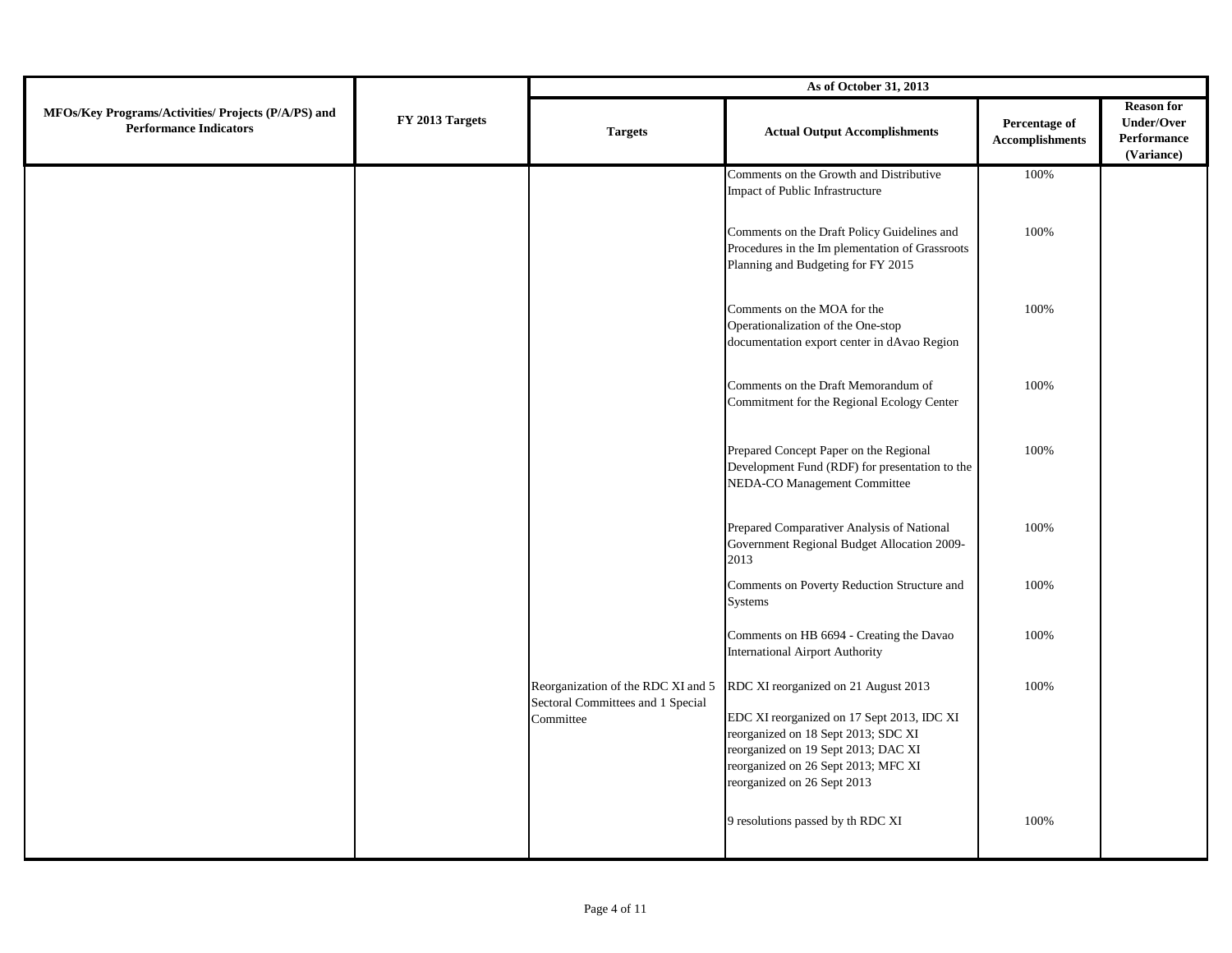|                                                                                      | FY 2013 Targets              | As of October 31, 2013       |                                                                                                                                           |                                         |                                                                     |  |
|--------------------------------------------------------------------------------------|------------------------------|------------------------------|-------------------------------------------------------------------------------------------------------------------------------------------|-----------------------------------------|---------------------------------------------------------------------|--|
| MFOs/Key Programs/Activities/ Projects (P/A/PS) and<br><b>Performance Indicators</b> |                              | <b>Targets</b>               | <b>Actual Output Accomplishments</b>                                                                                                      | Percentage of<br><b>Accomplishments</b> | <b>Reason for</b><br><b>Under/Over</b><br>Performance<br>(Variance) |  |
| Technical assistance extended to requesting parties                                  | 100% of requests attended to | 100% of requests attended to | Technical assistance provided to various<br>government organizations/ bodies:                                                             | 100%                                    |                                                                     |  |
|                                                                                      |                              |                              | DA and PCIC re Study on Comprehensive Crop<br><b>Insurance for Davao Region</b>                                                           |                                         |                                                                     |  |
|                                                                                      |                              |                              | PMCC re Formulation of DMRADP                                                                                                             |                                         |                                                                     |  |
|                                                                                      |                              |                              | Davao Region's Industry Clusters re Updating<br>of the Industry Cluster Roadmaps                                                          |                                         |                                                                     |  |
|                                                                                      |                              |                              | Compostela Valley, Davao del Norte, Davao<br>Oriental, Davao del Sur and DILG XI re<br>Monitoring and Evaluation of BuB Projects          |                                         |                                                                     |  |
|                                                                                      |                              |                              | DRSUS Special Planning Committee as<br>Chairperson and Secretariat                                                                        |                                         |                                                                     |  |
| Technical assistance extended by NROs to requesting parties                          | 100% of requests attended to | 100% of requests attended to | Technical assistance provided to various<br>government organizations/ bodies & the private<br>sector:                                     | 100%                                    |                                                                     |  |
|                                                                                      |                              |                              | RPRAT re presentation on Results-based<br>Management and Logical Framework as input<br>during the Workshop on Bub Monitoring<br>Framework |                                         |                                                                     |  |
|                                                                                      |                              |                              | PMCC re Revision of CY 2013 PMCC WFP                                                                                                      |                                         |                                                                     |  |
|                                                                                      |                              |                              | DCCII re Conduct of the MINBISCON as well<br>as endorsement as outstanding chamber of the<br>Philipines                                   |                                         |                                                                     |  |
|                                                                                      |                              |                              | DENR-EMB re comments as input to the<br>Memorandum of Commitment for the<br>operationalization of the Regional Ecology<br>Center          |                                         |                                                                     |  |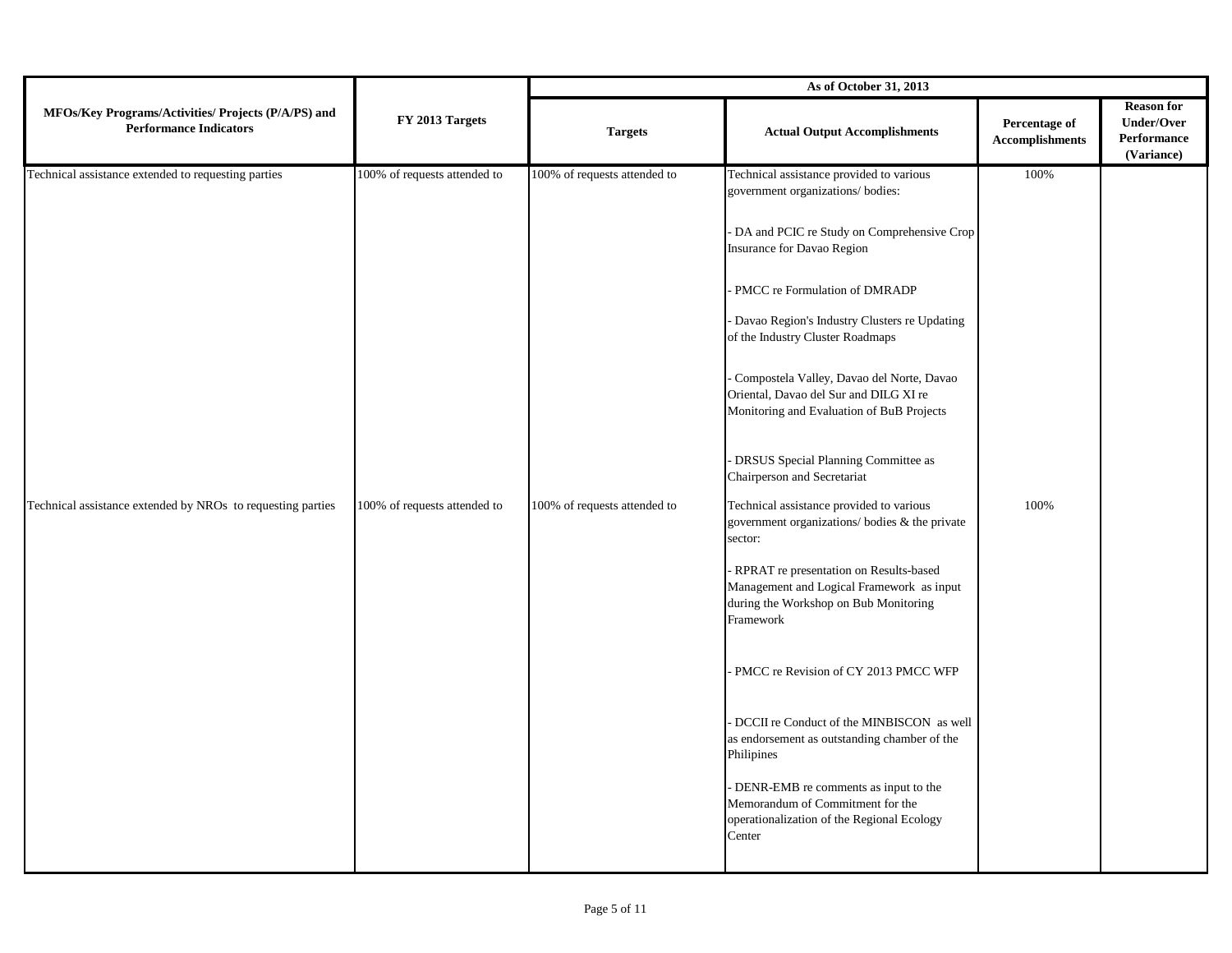|                                                                                      | FY 2013 Targets | As of October 31, 2013 |                                                                                                                                             |                                         |                                                                     |  |
|--------------------------------------------------------------------------------------|-----------------|------------------------|---------------------------------------------------------------------------------------------------------------------------------------------|-----------------------------------------|---------------------------------------------------------------------|--|
| MFOs/Key Programs/Activities/ Projects (P/A/PS) and<br><b>Performance Indicators</b> |                 | <b>Targets</b>         | <b>Actual Output Accomplishments</b>                                                                                                        | Percentage of<br><b>Accomplishments</b> | <b>Reason for</b><br><b>Under/Over</b><br>Performance<br>(Variance) |  |
|                                                                                      |                 |                        | - DOT XI re Mid-Term Review of the National<br>Tourism Dev't. Plan                                                                          |                                         |                                                                     |  |
|                                                                                      |                 |                        | - RTWPB as resource person during RTWPB<br>meetings                                                                                         |                                         |                                                                     |  |
|                                                                                      |                 |                        | - Davao City re resolution of right-of-way issues<br>in Davao International Airport                                                         |                                         |                                                                     |  |
|                                                                                      |                 |                        | - DNSC re review, evaluation and improvement<br>of the variation order for the construction of the<br>DNSC Science Bldg.                    |                                         |                                                                     |  |
|                                                                                      |                 |                        | - SMARRDECC, USep, DOSCST & DNSC<br>Board Finance Committees as Chairperson                                                                 |                                         |                                                                     |  |
|                                                                                      |                 |                        | - 4 SUC Governing Boards & CHED TWG on<br>SUC Financial Report, as member                                                                   |                                         |                                                                     |  |
|                                                                                      |                 |                        | - Tagum Water District re Tagum City Bulk<br>Water Facility Project                                                                         |                                         |                                                                     |  |
|                                                                                      |                 |                        | - DENR re consultation on the revised Phil.<br>Master Plan for Forestry Dev't.                                                              |                                         |                                                                     |  |
|                                                                                      |                 |                        | - Mindanao River Reconstruction Task Force re<br>Mindanao River Reconstruction Project                                                      |                                         |                                                                     |  |
|                                                                                      |                 |                        | - Agusan River TWG re Agusan River Basin<br>Rehabilitation Project                                                                          |                                         |                                                                     |  |
|                                                                                      |                 |                        | - Philippine Budget Officers League,<br>Incorporated, as resource person during the<br>Forum on Local Development Finance and<br>Governance |                                         |                                                                     |  |
|                                                                                      |                 |                        | - MINCODE, RTWPB and Davao City LGU                                                                                                         |                                         |                                                                     |  |
|                                                                                      |                 |                        | - Attended meeting with SMI re: Tampakan<br>Project                                                                                         |                                         |                                                                     |  |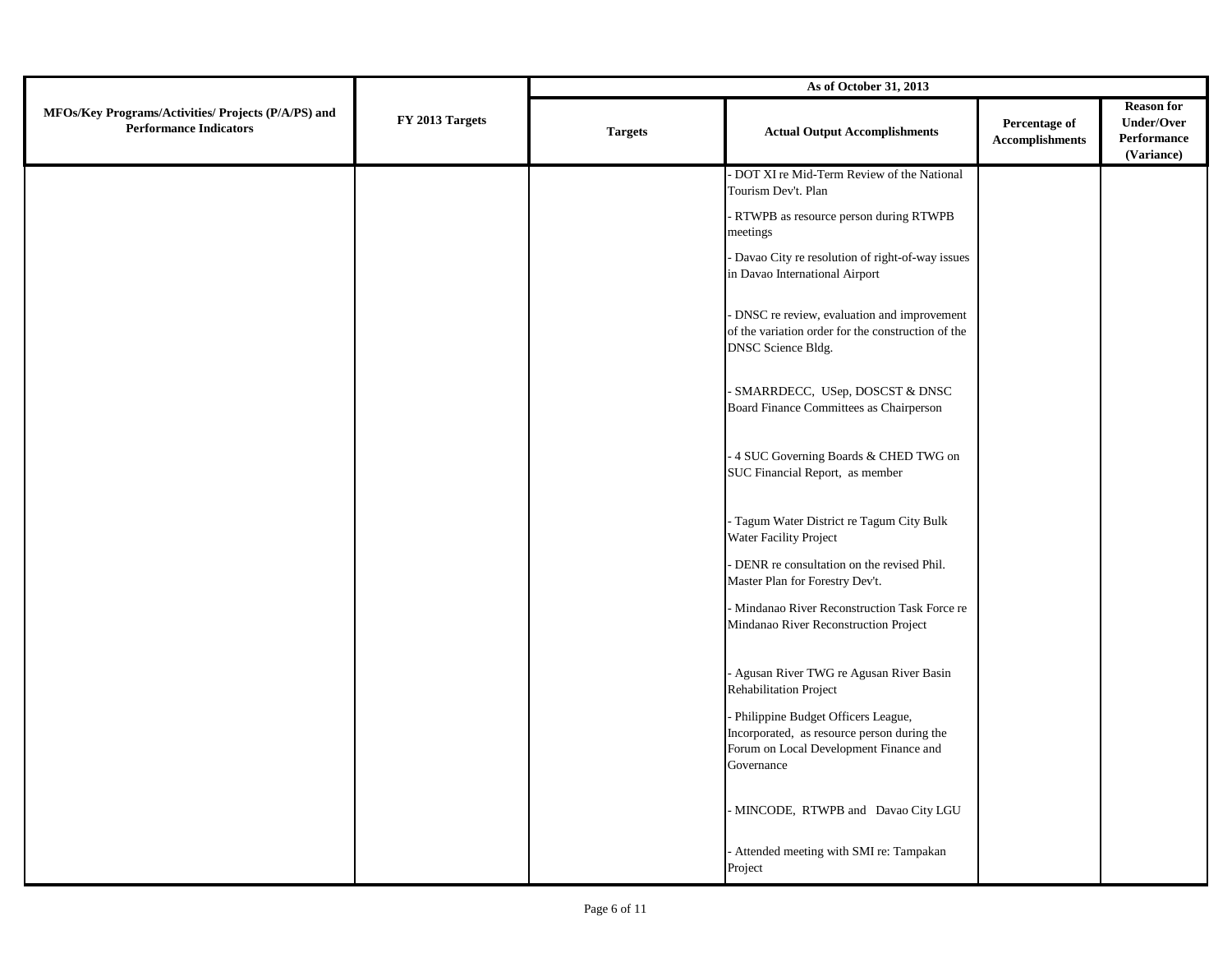|                                                                                      | FY 2013 Targets                                        | As of October 31, 2013                                    |                                                                                                                            |                                         |                                                                     |
|--------------------------------------------------------------------------------------|--------------------------------------------------------|-----------------------------------------------------------|----------------------------------------------------------------------------------------------------------------------------|-----------------------------------------|---------------------------------------------------------------------|
| MFOs/Key Programs/Activities/ Projects (P/A/PS) and<br><b>Performance Indicators</b> |                                                        | <b>Targets</b>                                            | <b>Actual Output Accomplishments</b>                                                                                       | Percentage of<br><b>Accomplishments</b> | <b>Reason for</b><br><b>Under/Over</b><br>Performance<br>(Variance) |
|                                                                                      |                                                        |                                                           | Attended the FGD on 2013 Annual Enterprise<br><b>Survey on Corruptions</b>                                                 |                                         |                                                                     |
|                                                                                      |                                                        |                                                           | Provided TA as Panelist on Public Hearing on<br>PPA's proposed increase in storage charges for<br>Foreign Cargo            |                                         |                                                                     |
|                                                                                      |                                                        |                                                           | Attended meeting of the MDF CCA and<br><b>Mitigation Cluster Meeting</b>                                                   |                                         |                                                                     |
|                                                                                      |                                                        |                                                           | <b>Attended Project NOAH Briefing</b>                                                                                      |                                         |                                                                     |
| <b>MFO 2 - Investment Programming Services</b>                                       |                                                        |                                                           |                                                                                                                            |                                         |                                                                     |
| Public Investment Plan (PIPs)/ CIIP prepared and adopted                             | PIP 2013-2016 and RDIP 2013-<br>2016 updated           | Updated RDIP for 2013-2016                                | Updated RDIP, 2013-2016 completed and<br>endorsed by RDC XI                                                                | 100%                                    |                                                                     |
| Evaluation of Programs and Projects Needing RDC<br>Endrosement and ICC Approval      |                                                        | 1 Project for ICC-TB presentation                         | 1 set of comments on PPP for School Infra<br>Projects Regional Components                                                  | 100%                                    |                                                                     |
| Evaluation of Programs and Projects Not Needing RDC<br>Endrosement and ICC Approval  |                                                        | TA provided                                               | Technical Evaluation/comments provided on the<br>following programs and projects:                                          | 100%                                    |                                                                     |
|                                                                                      |                                                        |                                                           | Establishment of Agri-food Parks                                                                                           |                                         |                                                                     |
|                                                                                      |                                                        |                                                           | Davao del Norte Oil Pump Plantation<br>Development and Oil Milling Plant<br>Establishment                                  |                                         |                                                                     |
|                                                                                      |                                                        |                                                           | Davao del Sur Construction of Halal Staughter<br>House for Goat and Packaging Center for<br><b>Chevon Meat</b>             |                                         |                                                                     |
| Finalization of the DMRADP, 2012-2032 Investment Program                             | Finalized the DMRADP, 2012-<br>2032 Investment Program | 2032 legitimized at the Municipal<br>and Provincial level | DMRADP Investment Program, 2012-DMRADP Investment Program 2012-2032<br>endorsed by the PDC of Comval and MDC of<br>Monkayo | 100%                                    |                                                                     |
| MFO 3 - Plan/ Programming/ Project Monitoring and Evaluation Services                |                                                        |                                                           |                                                                                                                            |                                         |                                                                     |
| PDP goals, strategies, targets monitored and reported                                |                                                        |                                                           |                                                                                                                            |                                         |                                                                     |
| Annual monitoring and reporting carried out according to                             |                                                        | Quarterly Regional Economic                               | 1 Quarterly RES                                                                                                            | 100%                                    |                                                                     |

Situationer or Regional Situationer

Report Released

set schedule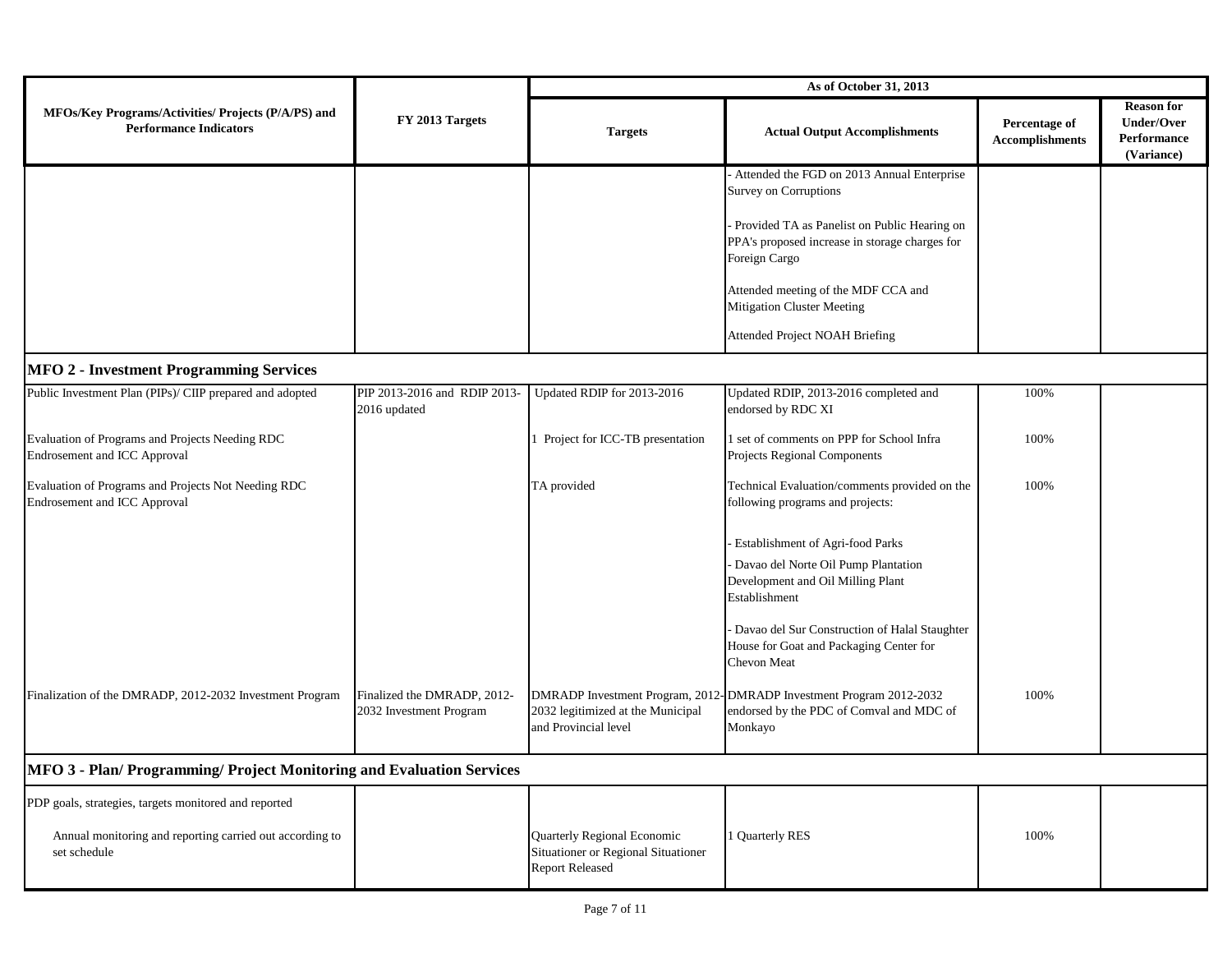|                                                                                                     | FY 2013 Targets                                                                                         | As of October 31, 2013                                      |                                                                                                                                                                                            |                                         |                                                                     |
|-----------------------------------------------------------------------------------------------------|---------------------------------------------------------------------------------------------------------|-------------------------------------------------------------|--------------------------------------------------------------------------------------------------------------------------------------------------------------------------------------------|-----------------------------------------|---------------------------------------------------------------------|
| MFOs/Key Programs/Activities/ Projects (P/A/PS) and<br><b>Performance Indicators</b>                |                                                                                                         | <b>Targets</b>                                              | <b>Actual Output Accomplishments</b>                                                                                                                                                       | Percentage of<br><b>Accomplishments</b> | <b>Reason for</b><br><b>Under/Over</b><br>Performance<br>(Variance) |
| Preparation of Regional Socio-economic Reports                                                      | Inputs to the Regional Socio-<br>economic Reports                                                       | Inputs to Socio-economic Reports                            | Inputs to the State of the Nation Address<br>(SONA) 2013                                                                                                                                   | 100%                                    |                                                                     |
|                                                                                                     |                                                                                                         |                                                             | Updated SERs of the RDP, approved by the<br><b>RDC XI</b>                                                                                                                                  | 100%                                    |                                                                     |
| National Project Monitoring Committee                                                               | 4 Quarterly NPMC Meetings                                                                               | 3rd Quarter NPMC/RPMC meeting<br>participated/attended      | Participated in the 3rd Qtr NPMC Cum RPMES<br>Forum (24 September 2013)                                                                                                                    | 100%                                    |                                                                     |
|                                                                                                     |                                                                                                         |                                                             | Participated in the 2nd Qtr NPMC Cum RPMES<br>Forum (31 July 2013)                                                                                                                         | 100%                                    |                                                                     |
|                                                                                                     |                                                                                                         |                                                             | Participated in the Formulation of Monitoring<br>Evaluation Manual (25 Sept.2013)                                                                                                          | 100%                                    |                                                                     |
| Implementation of the Regional Project Monitoring Evaluation<br>System                              | Four (4 )Quarterly Project<br>Monitoring Report (QPMR)                                                  | 4 <sup>th</sup> quarter 2012 PMR prepared                   | Report completed and presented to the RPMC XI                                                                                                                                              | 100%                                    |                                                                     |
|                                                                                                     |                                                                                                         | 1 <sup>st</sup> quarter 2013 PMR prepared                   | Draft report completed and ready for presentation<br>to the RPMC XI                                                                                                                        | 85%                                     |                                                                     |
|                                                                                                     |                                                                                                         | 2nd quarter 2013 PMR prepared                               | Analysis and write-up of the draft report on-<br>going                                                                                                                                     | 70%                                     |                                                                     |
|                                                                                                     | Four (4) problem solving/ project One (1) problem solving/ project<br>facilitation activities conducted | facilitation activity conducted for the<br>3rd quarter 2013 | Problem solving session conducted on the<br>ongoing and proposed flood control projects at<br>Davao River, Matina-Pangi River, as well as site<br>ocular inspection of Fatima-Malabog Road | 100%                                    |                                                                     |
|                                                                                                     | <b>RPMES</b> database<br>maintained/updated quarterly                                                   | for the 2nd Quarter 2013                                    | RPMES database maintained/updated 1 RPMES database maintained/updated for the<br>2nd Quarter 2013                                                                                          | 100%                                    |                                                                     |
| Technical Assistance on CY 2013 Davao Region Excellence<br>Award in Project Implementation (DREAPI) | Related activities conducted and<br>CY 2013 DREAPI awarded                                              | Two projects evaluated                                      | Two projects (nominees) to the CY 2013<br>DREAPI were reviewed by the DREAPI<br>Secretariat                                                                                                | 100%                                    |                                                                     |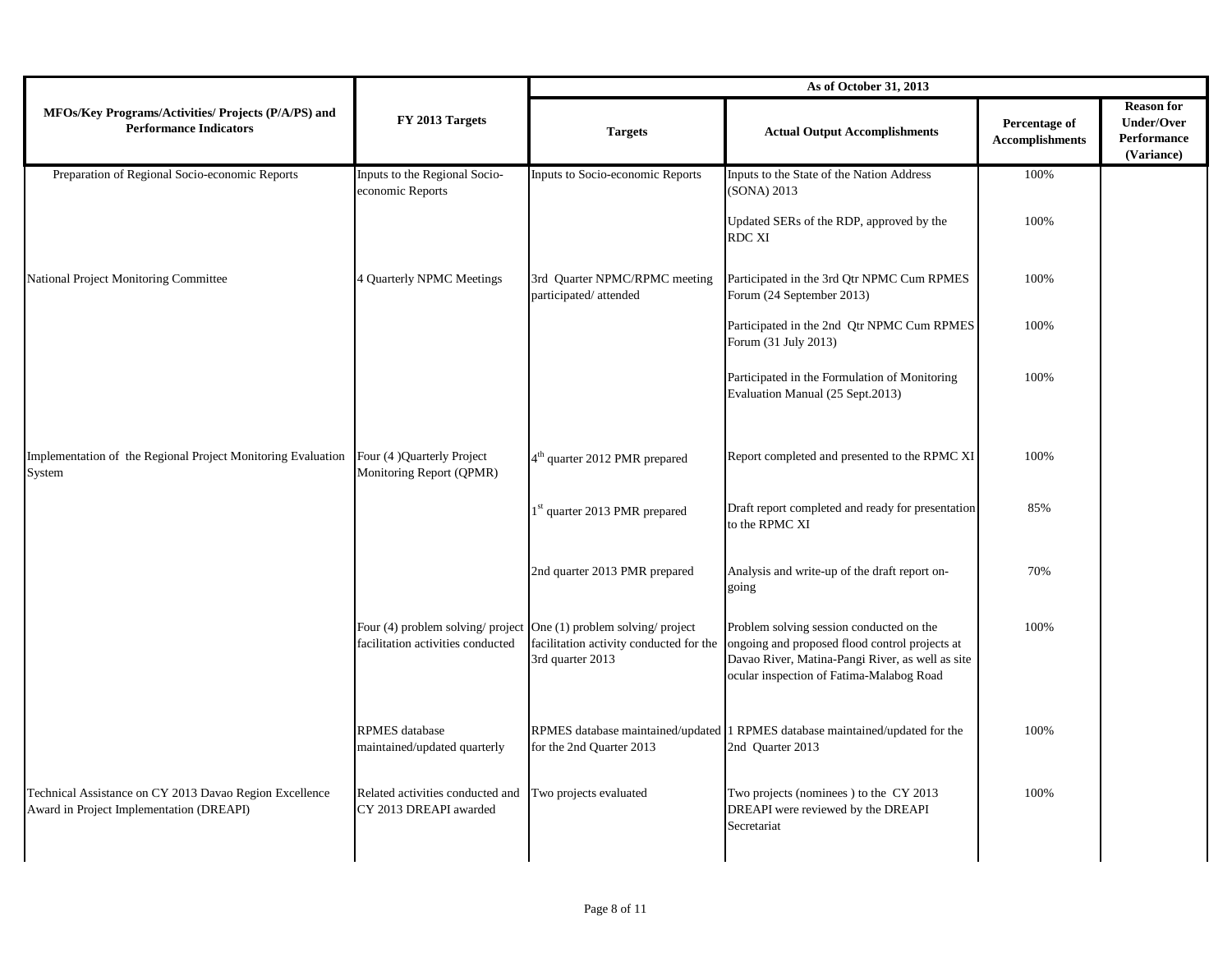|                                                                                                                                               | FY 2013 Targets                                                                                                      | As of October 31, 2013                                                                                                                                               |                                                                                                                                                                                                                                                                                                                                                                                                                                                                                                      |                                         |                                                                     |
|-----------------------------------------------------------------------------------------------------------------------------------------------|----------------------------------------------------------------------------------------------------------------------|----------------------------------------------------------------------------------------------------------------------------------------------------------------------|------------------------------------------------------------------------------------------------------------------------------------------------------------------------------------------------------------------------------------------------------------------------------------------------------------------------------------------------------------------------------------------------------------------------------------------------------------------------------------------------------|-----------------------------------------|---------------------------------------------------------------------|
| MFOs/Key Programs/Activities/ Projects (P/A/PS) and<br><b>Performance Indicators</b>                                                          |                                                                                                                      | <b>Targets</b>                                                                                                                                                       | <b>Actual Output Accomplishments</b>                                                                                                                                                                                                                                                                                                                                                                                                                                                                 | Percentage of<br><b>Accomplishments</b> | <b>Reason for</b><br><b>Under/Over</b><br>Performance<br>(Variance) |
| <b>FOREIGN-ASSISTED PROJECTS</b>                                                                                                              |                                                                                                                      |                                                                                                                                                                      |                                                                                                                                                                                                                                                                                                                                                                                                                                                                                                      |                                         |                                                                     |
| Integrating Disaster Risk Reduction and Climate Change<br>Adaptation (DRR/CCA) in Local Development Planning and<br>Decision-Making Processes | 80 provinces trained in<br>mainstreaming DRR/CCA in<br>Provincial Development and<br><b>Physical Framework Plans</b> | Coordination with the Provinces re<br>Inputs to the succeeding activity on<br>Mainstreaming DRR/CCA in the<br>Provincial Development and Physical<br>Framework Plans | Conducted follow-through activities with the<br>provinces to ensure submission/provision of<br>inputs necessary in the conduct of the Training<br>on Mainstreaming DRR/CCA in the Provincial<br>Development and Physical Framework Plans                                                                                                                                                                                                                                                             | 100%                                    |                                                                     |
| <b>NRO XI-Specific Activities</b>                                                                                                             |                                                                                                                      |                                                                                                                                                                      |                                                                                                                                                                                                                                                                                                                                                                                                                                                                                                      |                                         |                                                                     |
| Updating of the Davao Region Development Plan Results<br>Matrices (DRDP RMs)                                                                  | <b>DRDP</b> RM <sub>s</sub> updated                                                                                  | Major activities for the DRDP RMs<br>updating conducted                                                                                                              | Lecture/Review on Results Framework<br>Objective Tree Formulation and Results<br><b>Indicator Identification and Preliminary</b><br>Preparations for the Processing of Inputs for the<br>Updating and Revalidation of the Davao Region<br>Development Plan and Results Matrices<br>Conducted the Special Sectoral Committee<br>Meetings Cum Planning Committee Workshops<br>for the Review, Evaluation and Integration of the<br>Updated RDP-RM-RDIP of Davao Region, 2014-<br>2016 (May 7-19, 2013) | 100%<br>100%                            |                                                                     |
| Implementation of the Regional Project Monitoring Evaluation                                                                                  | <b>RPMES</b> database<br>maintained/updated quarterly                                                                | for the 3rd Quarter 2013                                                                                                                                             | DRDP RMs completed and printed<br>RPMES database maintained/updated 1 RPMES database maintained/ updated for the<br>3rd Quarter 2013                                                                                                                                                                                                                                                                                                                                                                 | 100%<br>100%                            |                                                                     |
| Field monitoring and preparation of field monitoring report                                                                                   | Four (4) quarterly field<br>monitoring activity conducted<br>and quarterly reports prepared                          | Quarterly field monitoring activity<br>conducted and report prepared                                                                                                 | Conducted the 1st to 3rd Quarter 2013 field<br>monitoring activity                                                                                                                                                                                                                                                                                                                                                                                                                                   | 100%                                    |                                                                     |
| Technical Assistance on CY 2013 Davao Region Excellence<br>Award in Project Implementation (DREAPI)                                           | Related activities conducted and<br>CY 2013 DREAPI awarded                                                           | CY 2013 DREAPI launched. Call for<br>nomination initiated.                                                                                                           | Launched the CY 2013 DREAPI during the 1 <sup>st</sup><br>Quarter Meeting of the RDC XI. Call for<br>nomination distributed starting February 2013                                                                                                                                                                                                                                                                                                                                                   | 100%                                    |                                                                     |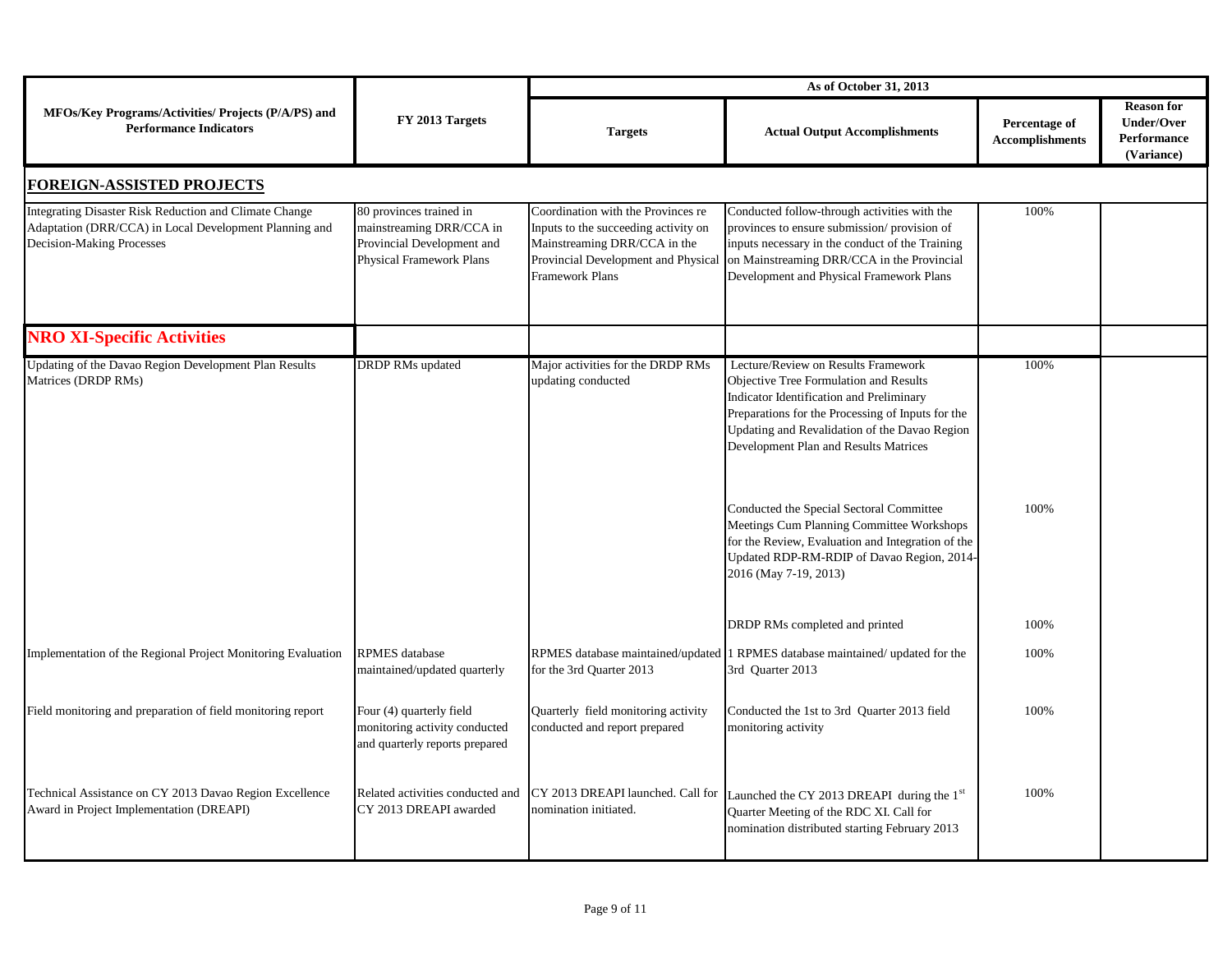|                                                                                                                                            | FY 2013 Targets                                                                                                                                       | As of October 31, 2013                                                                                                                                                   |                                                                                                                                                                                       |                                         |                                                                     |
|--------------------------------------------------------------------------------------------------------------------------------------------|-------------------------------------------------------------------------------------------------------------------------------------------------------|--------------------------------------------------------------------------------------------------------------------------------------------------------------------------|---------------------------------------------------------------------------------------------------------------------------------------------------------------------------------------|-----------------------------------------|---------------------------------------------------------------------|
| MFOs/Key Programs/Activities/ Projects (P/A/PS) and<br><b>Performance Indicators</b>                                                       |                                                                                                                                                       | <b>Targets</b>                                                                                                                                                           | <b>Actual Output Accomplishments</b>                                                                                                                                                  | Percentage of<br><b>Accomplishments</b> | <b>Reason for</b><br><b>Under/Over</b><br>Performance<br>(Variance) |
|                                                                                                                                            |                                                                                                                                                       |                                                                                                                                                                          | Two projects were received as nominees to the<br>CY 2013 DREAPI by the end of the quarter                                                                                             | 100%                                    |                                                                     |
| Technical assistance to Promotion of Transparency in<br><b>Government Procurement Processes</b>                                            | Continuing evaluation of notice<br>of BAC activities received from<br>implementing agencies and<br>subsequent referral to RDC XI<br>PSR, if qualified | Continuing evaluation of notice of<br>BAC activities received from<br>implementing agencies during the<br>quarter and subsequent referral to<br>RDC XI PSR, if qualified | An average of ten (10) notices were received by<br>the Secretariat every month. Most of the projects<br>did not qualify as per RPMC XI Guideline for<br>the RDC XI PSR participation. | 100%                                    |                                                                     |
| Acquisition of 4 x 4 Vehicle (for the conduct of preliminary<br>technical studies of identified renewable energy sources in the<br>region) | 4 x 4 vehicle acquired                                                                                                                                | Related activities conducted                                                                                                                                             | All documents and requirements submitted to<br>DOE CO thru the Aboitiz, Co.                                                                                                           | 100%                                    |                                                                     |
|                                                                                                                                            |                                                                                                                                                       |                                                                                                                                                                          | Procurement process on-going                                                                                                                                                          | 70%                                     |                                                                     |
| <b>General Administration and Support Services (GASS)</b>                                                                                  |                                                                                                                                                       |                                                                                                                                                                          |                                                                                                                                                                                       |                                         |                                                                     |
| Provision of general support services in the implementation of<br>NRO XI activities                                                        | Support to operations provided                                                                                                                        | <b>Financial Reports</b>                                                                                                                                                 | 18 Financial Accountability Reports for the 3rd<br>quarter CY 2013 (NEDA & RDC Funds)                                                                                                 | 100%                                    |                                                                     |
|                                                                                                                                            |                                                                                                                                                       |                                                                                                                                                                          | 22 report on Government Projects, Programs<br>and Activities for the 1st to 3rd quarter CY 2013                                                                                       | 100%                                    |                                                                     |
|                                                                                                                                            |                                                                                                                                                       |                                                                                                                                                                          | 22 Monthly Report on Statement of Allotments,<br>Obligations and Balances (NEDA & RDC<br>Funds)                                                                                       | 100%                                    |                                                                     |
|                                                                                                                                            |                                                                                                                                                       |                                                                                                                                                                          | 22 Monthly Report of Disbursements (NEDA<br>& RDC Funds)                                                                                                                              | 100%                                    |                                                                     |
|                                                                                                                                            |                                                                                                                                                       | <b>Reports on Personnel Matters</b>                                                                                                                                      | 10 Monthly reports on appointment issued                                                                                                                                              | 100%                                    |                                                                     |
|                                                                                                                                            |                                                                                                                                                       |                                                                                                                                                                          | 10 Monthly report on Separation                                                                                                                                                       | 100%                                    |                                                                     |
|                                                                                                                                            |                                                                                                                                                       |                                                                                                                                                                          | 38 Reports/letters in compliance with the<br>requirements in relation to the implementation of<br>the NEDA Rationalization Plan                                                       | 100%                                    |                                                                     |
|                                                                                                                                            |                                                                                                                                                       |                                                                                                                                                                          |                                                                                                                                                                                       |                                         |                                                                     |